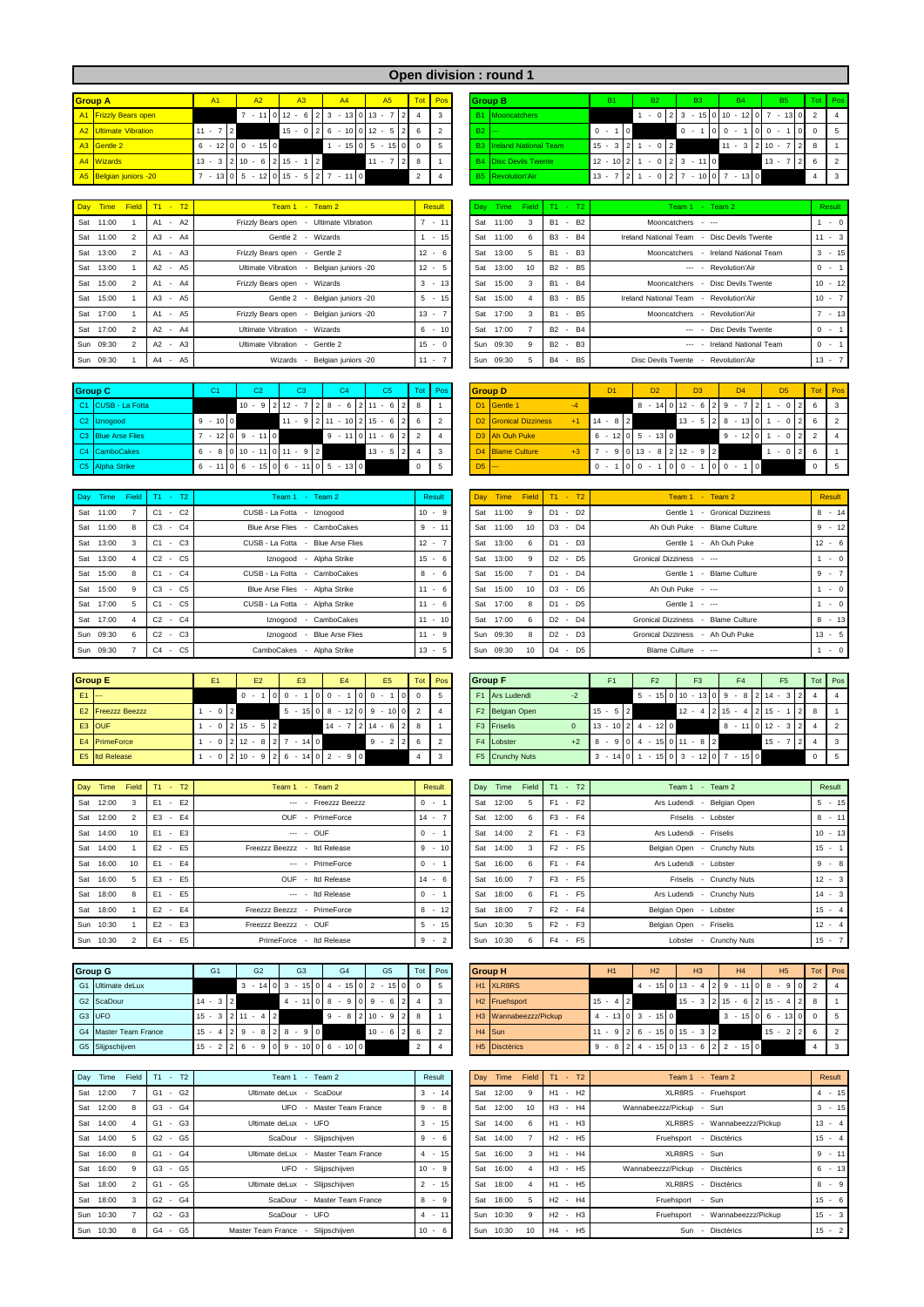|  | <b>Open division : round :</b> |  |  |
|--|--------------------------------|--|--|
|  |                                |  |  |

| <b>Group i</b> |    |                              |   | i1 |        |    | i2     |   |                |   | i3 |    |    |                          | i4 |                | Tot            | Pos |
|----------------|----|------------------------------|---|----|--------|----|--------|---|----------------|---|----|----|----|--------------------------|----|----------------|----------------|-----|
| i1             | 1A | <b>Wizards</b>               |   |    |        | 10 | $\sim$ | 6 |                | 8 |    |    | 11 | $\overline{\phantom{a}}$ | 8  | $\mathfrak{p}$ | 6              |     |
| i <sub>2</sub> | 2A | Ultimate Vibration           | 6 |    | $-100$ |    |        |   |                | 6 | ٠  | 9  | 9  | ٠                        | 8  | $\mathfrak{p}$ | $\mathfrak{p}$ | 3   |
| i3             | 1B | <b>Ireland National Team</b> |   | ۰  | 8      | 9  | ٠      | 6 | $\overline{2}$ |   |    |    |    |                          | 3  | 2              | 4              | ◠   |
| i4             | 2B | <b>Disc Devils Twente</b>    | 8 |    |        | 8  | ٠      | 9 | 0              | 3 | ٠  | 11 |    |                          |    |                | $\Omega$       |     |

| Day Time  | Field T1 - T2 |    |        |           | Team 1 - Team 2                               | Result   | Dav<br><b>Time</b> |    | Field $T1 - T2$                | Team 1 - Team 2                      | Result   |
|-----------|---------------|----|--------|-----------|-----------------------------------------------|----------|--------------------|----|--------------------------------|--------------------------------------|----------|
| Round 1   |               |    |        | $-$ i2    | - Ultimate Vibration<br>Wizards               | $10 - 6$ | Round 1            | i1 | i2<br>$\sim$                   | CUSB - La Fotta - Iznogood           | $10 - 9$ |
| Round 1   |               |    |        | $i3 - i4$ | Ireland National Team - Disc Devils Twente    | $11 - 3$ | Round 1            | i3 | i4<br>$\sim$                   | Blame Culture - Gronical Dizziness   | $13 - 8$ |
| Sun 11:30 |               |    | $\sim$ | i3        | - Ireland National Team<br>Wizards            | 8 -      | Sun 11:30          |    | i3<br>$\overline{\phantom{a}}$ | CUSB - La Fotta - Blame Culture      | $11 - 6$ |
| Sun 11:30 |               | i2 | $\sim$ | i4        | - Disc Devils Twente<br>Ultimate Vibration    | $9 - 8$  | Sun 11:30<br>8     | i2 | i4<br>$\overline{\phantom{a}}$ | Iznogood - Gronical Dizziness        | $14 - 6$ |
| Sun 13:30 |               |    | $\sim$ | i4        | - Disc Devils Twente<br>Wizards               | $11 - 8$ | Sun 13:30          |    | i4<br>$\overline{\phantom{a}}$ | CUSB - La Fotta - Gronical Dizziness | $10 - 6$ |
| Sun 13:30 |               | i2 |        | $ i3$     | - Ireland National Team<br>Ultimate Vibration | $6 - 9$  | Sun 13:30<br>6     | i2 | i3<br>$\overline{\phantom{a}}$ | - Blame Culture<br>Iznogood          | $8 - 6$  |

| <b>Group k</b> |           |                 |          | k2.                                                                  | k4                                             | Tot Pos | <b>Group I</b> |                               |                                                                 |                | 13 |                                | Tot P |  |
|----------------|-----------|-----------------|----------|----------------------------------------------------------------------|------------------------------------------------|---------|----------------|-------------------------------|-----------------------------------------------------------------|----------------|----|--------------------------------|-------|--|
|                | k1 1E OUF |                 |          |                                                                      | $14 - 7$   2   7 $-$ 11   0   11 $-$ 9   2   4 |         |                | 1G UFO                        |                                                                 |                |    | $9 - 8$ 2 9 - 7 2 12 - 6 2 6 1 |       |  |
| k2             |           | 2E PrimeForce   | $-14$ 0  |                                                                      | $3 - 13$ 0 9 - 10 0 0                          |         |                | 2G Master Team France 8 - 9 0 |                                                                 |                |    | $8 - 908 - 722$                |       |  |
| k3             |           | 1F Belgian Open | $11 - 7$ | $2 \t13 - 3 \t2$                                                     | $12 - 4$   2   6                               |         |                | 1H Fruehsport                 |                                                                 | $7 - 909 - 82$ |    | $15 - 6$ 2 4                   |       |  |
| k4             |           | 2F Friselis     |          | $9 - 11 \begin{bmatrix} 0 & 10 & -9 & 2 & 4 & -12 & 0 \end{bmatrix}$ |                                                |         |                | $2H$ Sun                      | $6 - 12 \begin{bmatrix} 0 & 7 & -8 & 0 & 6 & -15 \end{bmatrix}$ |                |    |                                |       |  |

| Day Time Field T1 - T2                |             | Team 1 - Team 2              | Result     | Time Field T1 - T2<br>Dav |                                | Team 1 - Team 2                 | Result |
|---------------------------------------|-------------|------------------------------|------------|---------------------------|--------------------------------|---------------------------------|--------|
| Round 1                               | $-k2$<br>k1 | <b>OUF</b><br>- PrimeForce   | $14 -$     | Round 1                   | $\overline{2}$<br>11<br>$\sim$ | - Master Team France<br>UFO     | $9 -$  |
| Round 1                               | k3 - k4     | Belgian Open - Friselis      | $12 - 4$   | Round 1                   | $-14$<br>$\mathsf{I}3$         | Fruehsport - Sun                | $15 -$ |
| Sun 12:30                             | $k1 - k3$   | <b>OUF</b><br>- Belgian Open | $7 - 11$   | Sun 12:30<br>3            | $-13$<br>$\vert$ 11            | UFO<br>- Fruehsport             | 9 -    |
| Sun 12:30<br>$\overline{\phantom{a}}$ | $-k4$<br>k  | PrimeForce - Friselis        | $-10$<br>9 | Sun 12:30                 | 4 <br>12                       | Master Team France - Sun        | 8 -    |
| Sun 14:30                             | $-k4$<br>k1 | - Friselis<br><b>OUF</b>     | $11 - 9$   | Sun 14:30<br>3            | $-14$<br>11                    | UFO - Sun                       | $12 -$ |
| Sun 14:30                             | $-k3$<br>k2 | - Belgian Open<br>PrimeForce | $3 - 13$   | 14:30<br>Sun<br>4         | $\mathbf{13}$<br>12            | Master Team France - Fruehsport | 8 -    |

|                | Group m |                           | m1 |        |                | m <sub>2</sub>        |   |      | m <sub>3</sub> |        |          | m4    |                                      |                | Tot 1 | Pos | Group n        |           |                           | n1        |    | n <sub>2</sub>                |  | n <sub>3</sub> |  | n4                            |               |         | Tot Pos                    |
|----------------|---------|---------------------------|----|--------|----------------|-----------------------|---|------|----------------|--------|----------|-------|--------------------------------------|----------------|-------|-----|----------------|-----------|---------------------------|-----------|----|-------------------------------|--|----------------|--|-------------------------------|---------------|---------|----------------------------|
| m1             | 3A      | <b>Frizzly Bears open</b> |    |        | $13 -$         |                       |   | 12.9 |                |        |          |       | $8 \mid 2 \mid 10 - 8 \mid 2 \mid 6$ |                |       |     | n1             | <b>30</b> | CamboCakes<br>$+1$        |           | 11 |                               |  |                |  | $-9$  2 6 $-15$  0 8 $-9$     |               |         | $\frac{1}{2}$              |
| m <sub>2</sub> | AA      | Belgian juniors -20       |    | $13$ 0 |                |                       |   |      |                |        | $-1108$  | $-10$ |                                      | 0 <sub>0</sub> |       |     | n <sub>2</sub> | 40        | <b>Blue Arse Flies</b> +1 | $9 - 110$ |    |                               |  |                |  | $5 - 12 \cdot 0 \cdot 12 - 9$ | $\mathcal{P}$ |         | $\overline{\phantom{a}}$ 3 |
| m3             | 3B      | Revolution'Air            |    |        | $8 - 9$ 0 11 - |                       | 2 |      |                |        | $13 - 7$ |       |                                      | $\overline{2}$ |       |     | n3             |           | Gentle 1                  | $15 - 6$  |    | $2 \t12 - 5 \t2$              |  |                |  | $12 - 6$                      |               | $2 \ 6$ |                            |
| m4             | 4B.     | Mooncatchers              |    |        |                | $8 - 10$ 0 10 $- 8$ 2 |   |      |                | $13$ 0 |          |       |                                      |                |       | 3   | n4             | 4D        | Ah Ouh Puke               | $9 - 8$   |    | $2 \ 9 - 12 \ 0 \ 6 - 12 \ 0$ |  |                |  |                               |               | $\sim$  |                            |

| Day | Field<br>Time | T2<br>T1                       | $-$ Team 2<br>Team 1                            | Result     | Field<br>Dav<br>Time | T <sub>2</sub><br>T1     | Team 2<br>Team 1<br>۰.                       | Result  |
|-----|---------------|--------------------------------|-------------------------------------------------|------------|----------------------|--------------------------|----------------------------------------------|---------|
|     | Round 1       | m2<br>m1<br>$\sim$             | Belgian juniors -20<br>Frizzly Bears open       | $13 -$     | Round 1              | n2<br>n1<br>$\sim$       | <b>CamboCakes</b><br><b>Blue Arse Flies</b>  | $11 -$  |
|     | Round 1       | m <sub>3</sub><br>m4           | Revolution'Air<br>Mooncatchers<br>$\sim$        | $13 -$     | Round 1              | n <sub>3</sub><br>$- n4$ | Gentle 1<br>- Ah Ouh Puke                    | $12 -$  |
|     | Sun 11:30     | m3<br>m1                       | Frizzly Bears open<br>Revolution'Air<br>$\sim$  | -9<br>$-8$ | Sun 11:30<br>Q       | $- n3$<br>n1             | CamboCakes<br>Gentle 1<br>$\sim$             | 6 -     |
|     | Sun 11:30     | m <sub>2</sub><br>m4<br>$\sim$ | Belgian juniors -20<br>Mooncatchers             | $-10$<br>8 | 11:30<br>Sun<br>10   | n <sup>2</sup><br>$- n4$ | - Ah Ouh Puke<br><b>Blue Arse Flies</b>      | $12 -$  |
|     | Sun 13:30     | m4<br>m1<br>$\sim$             | Frizzly Bears open<br>Mooncatchers              | $10 - 8$   | Sun 13:30            | n1<br>$- n4$             | CamboCakes<br>- Ah Ouh Puke                  | 8 -     |
|     | Sun 13:30     | m3<br>m <sub>2</sub>           | Belgian juniors -20<br>Revolution'Air<br>$\sim$ | $-11$      | Sun<br>13:30<br>8    | n2<br>n3<br>$\sim$       | <b>Blue Arse Flies</b><br>Gentle 1<br>$\sim$ | $5 - 7$ |

| Group o        |    |                       |        | m1          |      |                       | m <sub>2</sub> |                |    | m <sub>3</sub> |            |   | m4     |                | Tot I    | Pos | Group p        |    |                   |      |             | m <sub>1</sub> | m <sub>2</sub>       |            | m <sub>3</sub> |            |   | m4     | Tot I          | <b>D</b> |
|----------------|----|-----------------------|--------|-------------|------|-----------------------|----------------|----------------|----|----------------|------------|---|--------|----------------|----------|-----|----------------|----|-------------------|------|-------------|----------------|----------------------|------------|----------------|------------|---|--------|----------------|----------|
| $^{\circ}$     | 3E | <b>Id Release</b>     |        |             |      | $10 - 9$ 2 8          |                |                |    |                |            | 3 | $\sim$ | $13$ 0         |          |     | p1             |    | 3G ScaDour        |      |             |                | 9<br>-6<br>$\sim$    |            | 6              |            |   |        | 6              |          |
| 0 <sup>2</sup> | 4E | <b>Freezzz Beezzz</b> |        | $\sim$      | 10 0 |                       |                |                | -9 | 8              |            |   |        | $214 - 150$    |          |     | D <sup>2</sup> |    | 4G Slijpschijven  | $-2$ | 6           | 9 0            |                      | $9 -$      | 4              | $2 \mid 5$ |   | $12$ 0 | $\overline{2}$ |          |
| O <sub>3</sub> |    | Lobster               |        | 8<br>$\sim$ |      | 0 <sub>8</sub>        | $\sim$         | $\overline{0}$ |    |                |            |   | $8 -$  | 9 <sub>0</sub> | $\Omega$ |     | D <sub>3</sub> | 3H | <b>Disctèrics</b> | $-4$ | 6<br>$\sim$ | 80             | $-90$                |            |                |            | 9 |        | $\overline{2}$ |          |
| 04             | 4F | Ars Ludendi           | $13 -$ |             |      | $2 \t15 - 14 \t2 \t9$ |                |                |    |                | $8 \mid 2$ |   |        |                | 6        |     | p4             | 4H | XLR8RS            | $+6$ | 6 -         |                | $0 \mid 12 - 5 \mid$ | $2 \mid 8$ | $-90$          |            |   |        |                |          |

| Field<br>Day<br>Time | T2<br>$T1 -$             | Team 1 - Team 2                 | Result    | Field<br>Day Time | $- T2$<br>T1            | Team 1 - Team 2            | Result |
|----------------------|--------------------------|---------------------------------|-----------|-------------------|-------------------------|----------------------------|--------|
| Round 1              | $-$ 02<br>01             | Itd Release<br>- Freezzz Beezzz | $10 - 9$  | Round 1           | $-D2$<br>D <sub>1</sub> | ScaDour - Slijpschijven    | $9 -$  |
| Round 1              | $03 - 04$                | Lobster - Ars Ludendi           | $8 - 9$   | Round 1           | <sub>D</sub> 3<br>$-D4$ | Disctèrics - XLR8RS        | $9 -$  |
| Sun 12:30<br>5       | $-$ 03<br>01             | Itd Release - Lobster           | $8 - 7$   | Sun 12:30         | $-D3$<br>D <sub>1</sub> | ScaDour - Disctèrics       | 8 -    |
| Sun 12:30<br>6       | 0 <sup>2</sup><br>$-$ 04 | Freezzz Beezzz - Ars Ludendi    | $14 - 15$ | Sun 12:30<br>8    | D <sup>2</sup><br>$ p4$ | Slijpschijven - XLR8RS     | $5 -$  |
| Sun 14:30<br>5       | $-$ 04<br>01             | Itd Release - Ars Ludendi       | $3 - 13$  | Sun 14:30         | D <sub>1</sub><br>$-D4$ | ScaDour - XLR8RS           | $\sim$ |
| Sun 14:30<br>6       | $- 03$<br>0 <sup>2</sup> | Freezzz Beezzz - Lobster        | $9 - 8$   | Sun 14:30<br>8    | D <sub>2</sub><br>$ p3$ | Slijpschijven - Disctèrics | $9 -$  |
|                      |                          |                                 |           |                   |                         |                            |        |

|                 |                                               |           |                |                               |                     |              |                | Open division: round 2 |    |                           |           |                               |   |                                                  |            |         |
|-----------------|-----------------------------------------------|-----------|----------------|-------------------------------|---------------------|--------------|----------------|------------------------|----|---------------------------|-----------|-------------------------------|---|--------------------------------------------------|------------|---------|
| Group i         |                                               |           | i2             | i3                            | i4                  |              | Tot Pos        | Group i                |    |                           |           |                               |   |                                                  |            | Tot Pos |
| $11-1$          | 1A Wizards                                    |           | $10 - 6$       | $2$   8<br>$\sim$             | $7 2 11 \cdot 8 26$ |              |                |                        |    | 1C CUSB - La Fotta        |           | $10 - 9$                      |   | $2 \mid 11 - 6 \mid 2 \mid 10 - 6 \mid 2 \mid 6$ |            |         |
| 12              | 2A Ultimate Vibration                         | $6 - 100$ |                | $6 - 9$                       | $0.9 - 8.2$ 2       |              | 3              |                        | 2C | Iznogood                  | $9 - 100$ |                               | 8 | $-6$   2   14 $-6$   2   4                       |            |         |
| 3               | 1B <b>Ireland National Team</b> 7 - 8 0 9 - 6 |           | $\overline{2}$ |                               | $11 - 3$   2   4    |              | $\overline{2}$ |                        |    | 1D Blame Culture          |           | $6 - 11$ 0 6 $- 8$ 0          |   | $13 - 8$ 2 2                                     |            |         |
| $\vert 4 \vert$ | 2B Disc Devils Twente                         |           |                | $8 - 11$ 0 $8 - 9$ 0 3 - 11 0 |                     | $\mathbf{0}$ | $\overline{4}$ |                        | 2D | <b>Gronical Dizziness</b> | $6 - 10$  | $0 \t6 - 14 \t0 \t8 - 13 \t0$ |   |                                                  | $^{\circ}$ |         |

| Time Field T1 - T2 |                    | Team 1 - Team 2                               | <b>Result</b> | Day Time Field T1 - T2 |                                | Team 1 - Team 2                              | Result     |
|--------------------|--------------------|-----------------------------------------------|---------------|------------------------|--------------------------------|----------------------------------------------|------------|
| Round 1            | i2<br>i1           | Ultimate Vibration<br>Wizards                 | 10<br>$-6$    | Round 1                | i2<br>$\sim$                   | CUSB - La Fotta<br>- Iznogood                | $10 - 9$   |
| Round 1            | i4<br>i3           | Ireland National Team<br>- Disc Devils Twente | $11 - 3$      | Round 1                | i3<br>i4<br>$\sim$             | <b>Blame Culture</b><br>- Gronical Dizziness | $13 - 8$   |
| 11:30              | i3<br>i1           | <b>Ireland National Team</b><br>Wizards       | 8<br>$\sim$   | Sun 11:30              | i3<br>$\sim$                   | CUSB - La Fotta<br>- Blame Culture           | $-6$<br>11 |
| 11:30<br>6         | i2<br>i4<br>$\sim$ | Ultimate Vibration<br>- Disc Devils Twente    | $9 - 8$       | Sun 11:30<br>8         | i2<br>i4<br>$\sim$             | - Gronical Dizziness<br>Iznogood             | $14 - 6$   |
| 13:30              | i4                 | Disc Devils Twente<br>Wizards                 | $11 - 8$      | Sun 13:30<br>5.        | i4<br>$\overline{\phantom{a}}$ | CUSB - La Fotta<br>- Gronical Dizziness      | $10 - 6$   |
| 13:30              | i2<br>i3           | - Ireland National Team<br>Ultimate Vibration | 6.<br>$-9$    | 13:30<br>Sun<br>6      | j3<br>i2<br>$\sim$             | <b>Blame Culture</b><br>Iznogood<br>         | $-6$<br>8  |

| Group k |                 | k1                    | k2             | k3                    | k <sub>4</sub>             |    | Tot Pos        | <b>Group I</b> |                               | 12 <sup>2</sup>      | 13       |                | Tot | Pos |
|---------|-----------------|-----------------------|----------------|-----------------------|----------------------------|----|----------------|----------------|-------------------------------|----------------------|----------|----------------|-----|-----|
| k1      | 1E OUF          |                       | $14 -$         | $-11$ 0 11            | $-912$                     |    | $\overline{2}$ |                | 1G UFO                        | $9 - 8$   2   9 -    |          | $2 12 - 6 2 6$ |     |     |
|         | 2E PrimeForce   | $7 - 1400$            |                | $3 - 13$ 0 9 - 10 0 0 |                            |    |                |                | 2G Master Team France 8 - 9 0 |                      | 8<br>908 |                |     |     |
|         | 1F Belgian Open | $11 - 7$   2   13 - 3 | $\overline{2}$ |                       | $4 \overline{2}$<br>$12 -$ | -6 |                |                | 1H Fruehsport                 | $7 - 9 0 9 - 8 2$    |          | $15 - 6$       |     |     |
|         | 2F Friselis     | $9 - 11010 - 9$       |                | $-120$<br>214         |                            |    | 3              |                | 2H Sun                        | $6 - 12$ 0 7 - 8 0 6 | $-150$   |                |     |     |

| Day Time<br>Field | $T1 - T2$                           | Team 1 - Team 2                      | Result       | Day Time                  | Field $T1 - T2$                       | Team 1 - Team 2                 | Result    |
|-------------------|-------------------------------------|--------------------------------------|--------------|---------------------------|---------------------------------------|---------------------------------|-----------|
| Round 1           | k<br>k1<br>$\overline{\phantom{a}}$ | - PrimeForce<br><b>OUF</b>           | 14<br>$\sim$ | Round 1                   | 12<br>11<br>$\sim$                    | UFO<br>- Master Team France     | $9 - 8$   |
| Round 1           | k <sub>3</sub><br>$-k4$             | Belgian Open - Friselis              | 12<br>$-4$   | Round 1                   | $\mathbf{R}$<br> 4<br>$\sim$          | Fruehsport - Sun                | $15 - 6$  |
| Sun 12:30         | k3<br>k1<br>$\sim$                  | - Belgian Open<br><b>OUF</b>         | $-11$        | Sun 12:30<br>-3           | $\mathsf{I}3$<br>$\vert$ 11<br>$\sim$ | UFO<br>- Fruehsport             | $9 -$     |
| Sun 12:30         | $-k4$<br>k                          | PrimeForce - Friselis                | $-10$<br>9   | Sun 12:30<br>4            | 12<br> 4<br>$\sim$                    | Master Team France - Sun        | $8 - 7$   |
| Sun 14:30         | $-k4$<br>k1                         | - Friselis<br><b>OUF</b>             | 11<br>$-9$   | Sun 14:30<br>$\mathbf{3}$ | 4<br>11<br>$\sim$                     | UFO - Sun                       | $12 - 6$  |
| Sun 14:30         | k3<br>k2<br>$\sim$                  | Belgian Open<br>PrimeForce<br>$\sim$ | 3<br>$-13$   | Sun 14:30<br>$\Delta$     | 12<br>$\mathsf{I}3$<br>$\sim$         | Master Team France - Fruehsport | $-9$<br>8 |

| Group n        |                |                           | n1                |                | n2                                  |                | n <sub>3</sub>        |             | n4 |                | Tot            | Pos |
|----------------|----------------|---------------------------|-------------------|----------------|-------------------------------------|----------------|-----------------------|-------------|----|----------------|----------------|-----|
| n1             | 3C             | <b>CamboCakes</b><br>$+1$ |                   |                | 9                                   | $\mathcal{D}$  | $-15$ 0<br>6          | 8<br>$\sim$ | 9  |                | っ              |     |
| n2             | AC             | Blue Arse Flies +1        | $-110$<br>9       |                |                                     |                | $-12$ 0 12 $-$<br>5   |             | 9  | $\overline{2}$ | $\mathfrak{p}$ | 3   |
| n <sub>3</sub> | 3 <sub>D</sub> | Gentle 1                  | 6<br>15<br>$\sim$ | 2 <sub>1</sub> | $12 - 5$                            | $\overline{2}$ |                       | $12 -$      | 6  | $\mathcal{P}$  | 6              |     |
| n4             | 4D             | Ah Ouh Puke<br>$-2$       | 8<br>9<br>$\sim$  | c              | 12<br>9<br>$\overline{\phantom{a}}$ |                | $12$ 0<br>6<br>$\sim$ |             |    |                | $\mathfrak{p}$ |     |

| Day Time  | Field        | T1             | T2<br>v.       | Team $1 -$ Team $2$                            | Result                  | Field<br>Day<br>Time | $-$ T <sub>2</sub><br>T1 | Team 2<br>Team 1<br><b>Section</b>      | Result     |
|-----------|--------------|----------------|----------------|------------------------------------------------|-------------------------|----------------------|--------------------------|-----------------------------------------|------------|
| Round 1   |              | m1             | m <sub>2</sub> | Frizzly Bears open<br>Belgian juniors -20      | 13<br>$\sim$            | Round 1              | $- n2$<br>n1             | - Blue Arse Flies<br><b>CamboCakes</b>  | $11 - 9$   |
| Round 1   |              | m <sub>3</sub> | $-m4$          | Revolution'Air<br>- Mooncatchers               | 13<br>$\sim$            | Round 1              | n <sub>3</sub><br>$- n4$ | - Ah Ouh Puke<br>Gentle 1               | $12 - 6$   |
| Sun 11:30 |              | m1             | $-m3$          | Frizzly Bears open<br>Revolution'Air<br>$\sim$ | 9<br>$-8$               | Sun 11:30<br>۰q      | $- n3$<br>n1             | CamboCakes<br>- Gentle 1                | $6 - 15$   |
| Sun 11:30 |              | m <sub>2</sub> | $-m4$          | Belgian juniors -20<br>Mooncatchers<br>$\sim$  | $-10$<br>8              | Sun 11:30<br>10      | n <sub>2</sub><br>$- n4$ | <b>Blue Arse Flies</b><br>- Ah Ouh Puke | $12 - 9$   |
| Sun 13:30 | $\mathbf{3}$ | m1             | $-m4$          | Frizzly Bears open<br>Mooncatchers<br>$\sim$   | 10 <sup>1</sup><br>$-8$ | Sun 13:30            | $- n4$<br>n1             | - Ah Ouh Puke<br>CamboCakes             | $8 - 9$    |
| Sun 13:30 |              | m <sub>2</sub> | $-m3$          | Belgian juniors -20<br>- Revolution'Air        | $-11$                   | Sun 13:30<br>8       | n2<br>$- n3$             | Blue Arse Flies - Gentle 1              | $-12$<br>5 |

| Group o        |    |                       | m1                                         | m <sub>2</sub> | m <sub>3</sub>                   | m <sub>4</sub>               |          | Tot Pos        | <b>Group p</b> |    |                          | m1       | m <sub>2</sub>        | m <sub>3</sub> | m4                      | Tot L         | Pos |
|----------------|----|-----------------------|--------------------------------------------|----------------|----------------------------------|------------------------------|----------|----------------|----------------|----|--------------------------|----------|-----------------------|----------------|-------------------------|---------------|-----|
| 01             | 3E | <b>Itd Release</b>    |                                            | $10 - 9$       | $2 \times 8$                     | $2 \times 3 - 13 \times 0$ 4 |          | $\overline{2}$ | p1             |    | 3G ScaDour               |          | $9 - 6$   2   8 $- 6$ | 217            | $6 \mid 2 \mid 6$       |               |     |
| O <sub>2</sub> | 4E | <b>Freezzz Beezzz</b> | $9 - 100$                                  |                | 9                                | $-8$   2   14 $-$ 15   0     | $\Omega$ | $\mathbf{3}$   | D <sub>2</sub> |    | 4G Slijpschijven<br>$-2$ | $6 - 90$ |                       | $9 -$<br>4 I   | $-12$ 0 2<br>$2 \mid 5$ |               |     |
| $\circ$ 3      | 3F | Lobster               | $-808$                                     | $-90$          |                                  | $8 - 900$                    |          |                | D <sub>3</sub> |    | 3H Disctèrics            | 6        | 9 <sup>10</sup>       |                | 8 2<br>-9               | $\mathcal{L}$ |     |
| 04             | 4F | Ars Ludendi           | $13 - 3 \mid 2 \mid 15 - 14 \mid 2 \mid 9$ |                | $\overline{2}$<br>8 <sup>1</sup> |                              | 6        |                | p4             | 4H | XLR8RS<br>$+6$           |          | $12 - 528 - 90$       |                |                         |               |     |

| Day Time<br>Field | $T1 - T2$               | Team 1 - Team 2              | Result                  | Field  <br>Time<br>Day | $T1 - T2$               | Team 1 - Team 2            | Result    |
|-------------------|-------------------------|------------------------------|-------------------------|------------------------|-------------------------|----------------------------|-----------|
| Round 1           | $-$ 02<br>01            | Itd Release - Freezzz Beezzz | 10 <sup>1</sup><br>$-9$ | Round 1                | $-D2$<br>D1             | ScaDour - Slijpschijven    | $9 - 6$   |
| Round 1           | 0 <sup>3</sup><br>$-04$ | Lobster<br>- Ars Ludendi     | 8<br>$-9$               | Round 1                | <sub>D</sub> 3<br>$ p4$ | Disctèrics - XLR8RS        | $9 - 8$   |
| Sun 12:30<br>-5   | $-0.3$<br>01            | Itd Release - Lobster        | 8<br>$\sim$             | Sun 12:30              | $-D3$<br>D1             | ScaDour - Disctèrics       | $8 - 6$   |
| Sun 12:30<br>6    | 0 <sup>2</sup><br>$-04$ | Freezzz Beezzz - Ars Ludendi | 14<br>$-15$             | Sun 12:30<br>8         | D <sup>2</sup><br>$ p4$ | Slijpschijven - XLR8RS     | $5 - 12$  |
| Sun 14:30<br>-5   | 01<br>$-04$             | Itd Release - Ars Ludendi    | 3<br>$-13$              | Sun 14:30              | $-D4$<br><sub>D1</sub>  | ScaDour - XLR8RS           | $-6$      |
| Sun 14:30<br>6    | 02<br>$-03$             | Freezzz Beezzz - Lobster     | 9<br>$-8$               | Sun 14:30<br>8         | p <sub>2</sub><br>$-p3$ | Slijpschijven - Disctèrics | 9<br>$-4$ |

| Group q |    |                      |        | q1                       |   |                |            | q2     |           |                |    | q <sub>3</sub> |             |               |                | q4                       |     |    |                          | q5 | Tot            | Pos            |
|---------|----|----------------------|--------|--------------------------|---|----------------|------------|--------|-----------|----------------|----|----------------|-------------|---------------|----------------|--------------------------|-----|----|--------------------------|----|----------------|----------------|
| q1      | 5A | Gentle 2             |        |                          |   |                | 8          |        | $12$ 0 9  |                |    | $\sim$         | 6           | $\mathcal{P}$ | 6              | $\sim$                   | 80  | 5  | ٠                        | 9  | $\mathfrak{p}$ | 5              |
| q2      | 5C | Alpha Strike         | $12 -$ |                          | 8 | $\overline{2}$ |            |        |           |                |    |                | $3^{\circ}$ |               | 6              | $-110$                   |     | 15 | ٠                        | 4  | 6              | $\overline{2}$ |
| q3      | 5F | <b>Crunchy Nuts</b>  | 6      | $\overline{\phantom{a}}$ | 9 | $\circ$        | 3          | $\sim$ |           | $\overline{0}$ |    |                |             |               |                | $\overline{\phantom{a}}$ | 5 2 | 12 | ٠                        | 5  | 4              | 3              |
| q4      | 5G | Ultimate deLux       | 8      |                          | 6 | $\overline{2}$ | 11         | $\sim$ | 6         | 2              | .5 | $-710$         |             |               |                |                          |     | 8  | $\overline{\phantom{a}}$ | 4  | 6              |                |
| q5      | 5H | Wannabeezzz/Pickup 9 |        | $\sim$                   | 5 |                | $2 \mid 4$ |        | $-15$ 0 5 |                |    | $-12$          |             | $\circ$       | $\overline{4}$ | $\sim$                   | 8 0 |    |                          |    |                | 4              |

| Day Time  | Field          |        |        | $T1 - T2$ | Team 1 - Team 2 |                                     | Result                        |
|-----------|----------------|--------|--------|-----------|-----------------|-------------------------------------|-------------------------------|
| Sun 11:30 | 3              |        |        | $q1 - q4$ |                 | Gentle 2 - Ultimate del ux          | $-8$<br>6                     |
| Sun 11:30 | 4              | q2 -   |        | q3        |                 | Alpha Strike - Crunchy Nuts         | $-3$                          |
| Sun 13:30 | 9              |        |        | q1 - q5   |                 | Gentle 2 - Wannabeezzz/Pickup       | $-9$<br>5                     |
| Sun 13:30 | 10             |        |        | $q2 - q4$ |                 | Alpha Strike - Ultimate deLux       | $6 - 11$                      |
| Sun 15:30 | 5              | q2 -   |        | q5        |                 | Alpha Strike - Wannabeezzz/Pickup   | $15 - 4$                      |
| Sun 15:30 | 6              |        |        | q3 - q4   |                 | Crunchy Nuts - Ultimate deLux       | $-5$                          |
| Sun 17:30 | 5              |        |        | $q1 - q2$ |                 | Gentle 2 - Alpha Strike             | $8 - 12$                      |
| Sun 17:30 | 6              | $a3 -$ |        | q5        |                 | Crunchy Nuts - Wannabeezzz/Pickup   | $12 - 5$                      |
| Mon 09:30 | $\overline{7}$ |        |        | $q1 - q3$ |                 | Gentle 2 - Crunchy Nuts             | $9 - 6$                       |
| Mon 09:30 | 8              | q4     | $\sim$ | a5        |                 | Ultimate deLux - Wannabeezzz/Pickup | 8<br>$\overline{4}$<br>$\sim$ |